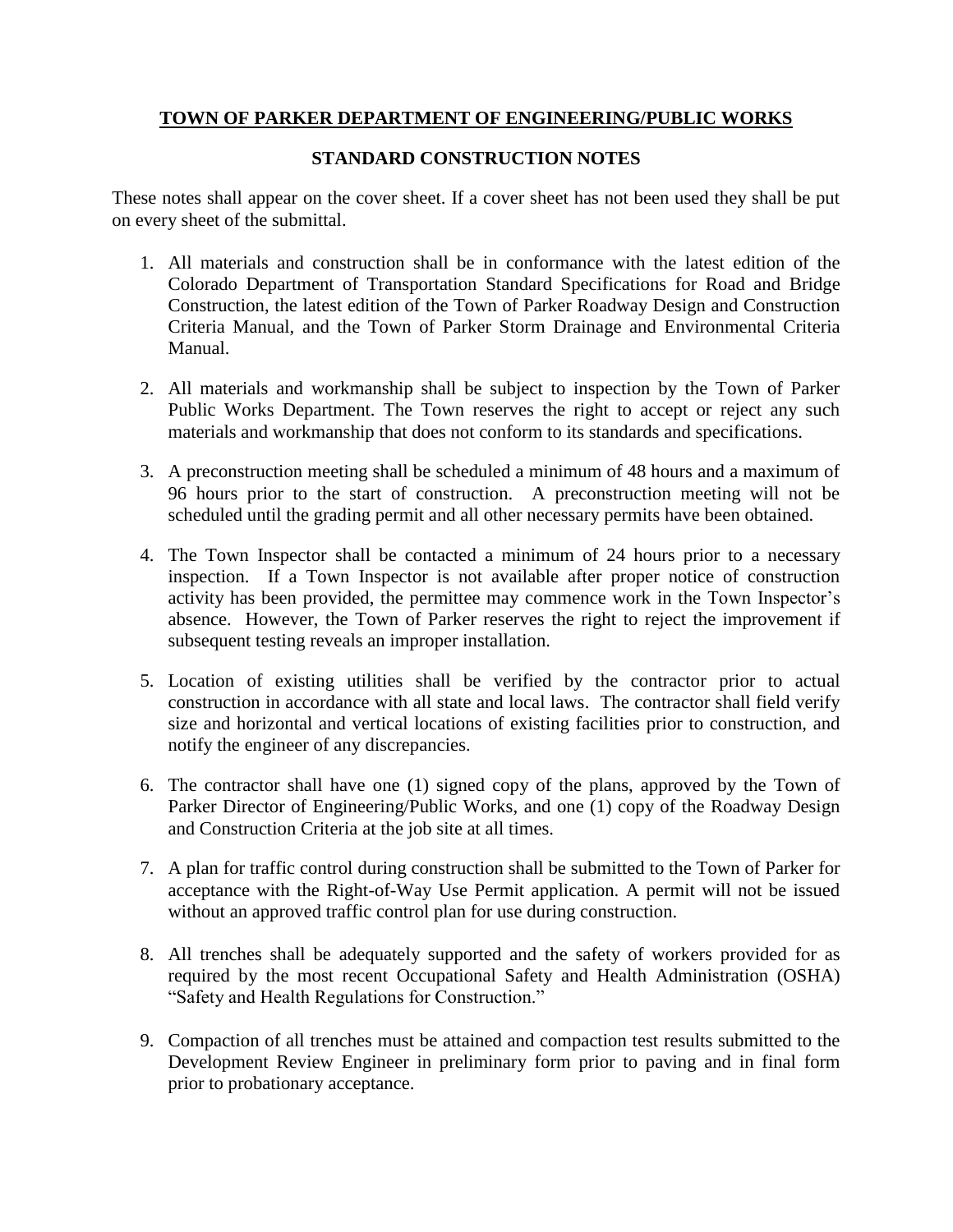- 10. The contractor is responsible for implementing and maintaining erosion and sediment control measures at all times during construction. The plan may be modified as field conditions warrant with approval from the Town of Parker Public Works Department.
- 11. The contractor shall provide, erect and maintain proper traffic control devices until the site is open to traffic. The contractor shall submit a traffic control plan to the Town of Parker Public Works Department for approval prior to construction.
- 12. Plans are approved for period of 1 (one) year from the date shown on the Town of Parker signature block. Plans shall be resubmitted to the Town for approval after 1 year. The cost of the plan re-review and re-acceptance will be charged back to the developer including all time and expenses of the Town of Parker Public Works Department.
- 13. Repair of any damage to existing improvements or landscaping is the responsibility of the contractor. Such restoration may be required to be completed prior to acceptance of completed improvements.
- 14. All damaged existing curb, gutter, and sidewalk shall be repaired prior to acceptance of completed improvements.
- 15. All construction activities must comply with the State of Colorado permitting process for "Stormwater Discharges Associated with Construction Activity." For information, please contact Colorado Department of Heath, Water Quality Control Division, WQCD-PE-B2, 4300 Cherry Drive South, Denver, Colorado 80222-1530. Attention: Permits and Enforcement Section. Phone (303) 692-3500.
- 16. If dewatering is required, a state construction dewatering discharge permit is required for discharges to a storm sewer, channel, irrigation ditch, any street that is tributary to the aforementioned facilities, or any water of the United States.
- 17. All references to books, pages, maps, and reception number are public documents on file with the County Clerk and Recorder's Office.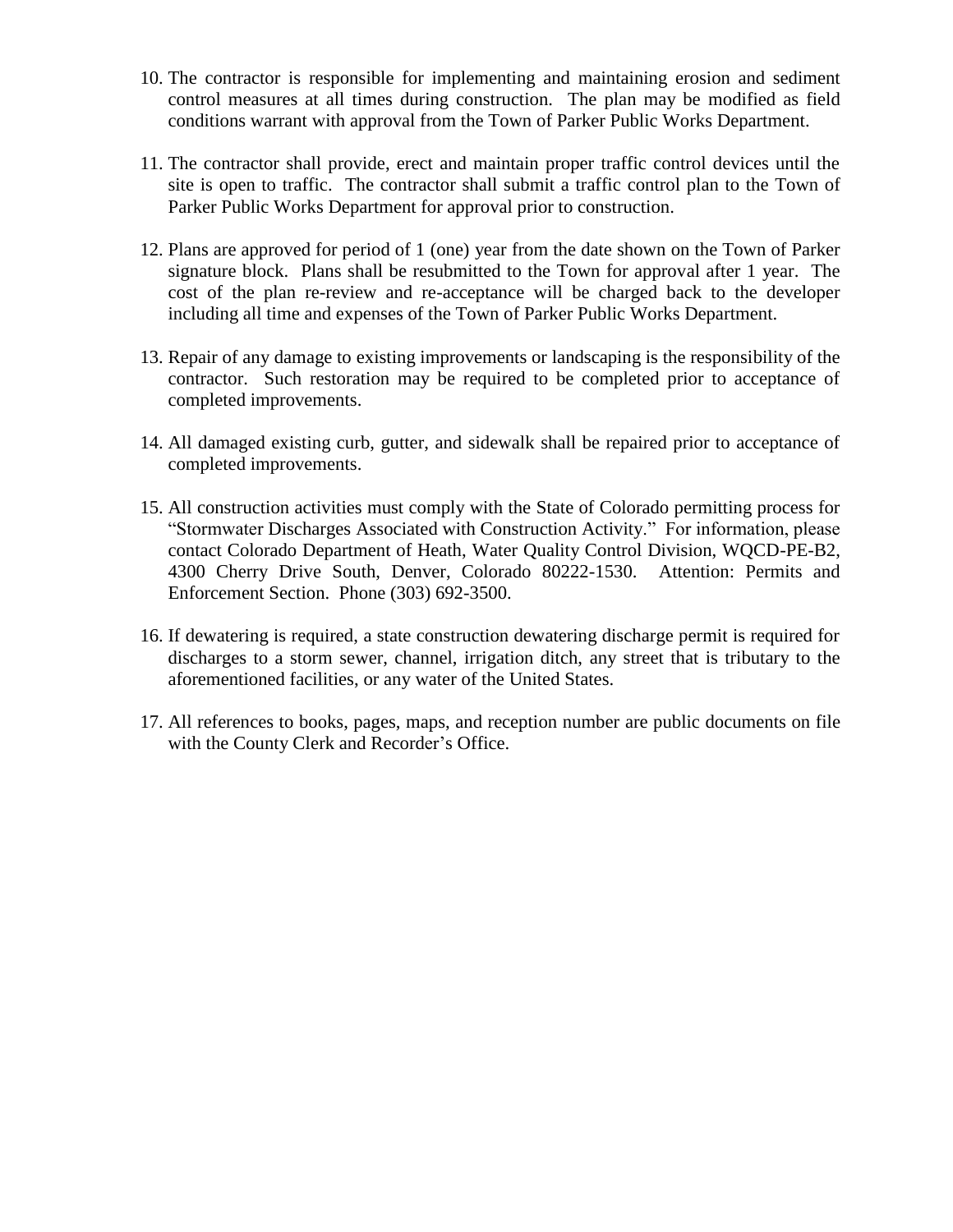## **ROADWAY NOTES**

The following notes shall appear on the cover sheet of all submittals containing roadway plans. If a cover sheet has not been used, they shall be put on every sheet of the submittal containing roadway design.

- 1. Paving shall not commence until a soils report and pavement design is approved by the Town of Parker and subgrade compaction tests are submitted to and approved by the Town Inspector.
- 2. Standard Town of Parker Curb Ramps are to be constructed at all curb returns and at all "T" intersections in accordance with the latest Town of Parker standards
- 3. All stationing is based on centerline of roadways unless otherwise noted.
- 4. All elevations are on USGS DATUM with date. Range point or monument shall be shown on the construction plans.
- 5. Except where otherwise provided for in these plans and specifications, the Colorado Department of Highways Standard Specifications for Road and Bridge Construction, the Colorado Department of Highways M and S Standards, and the Town of Parker Roadway Design and Construction Criteria Manual, latest edition, shall apply.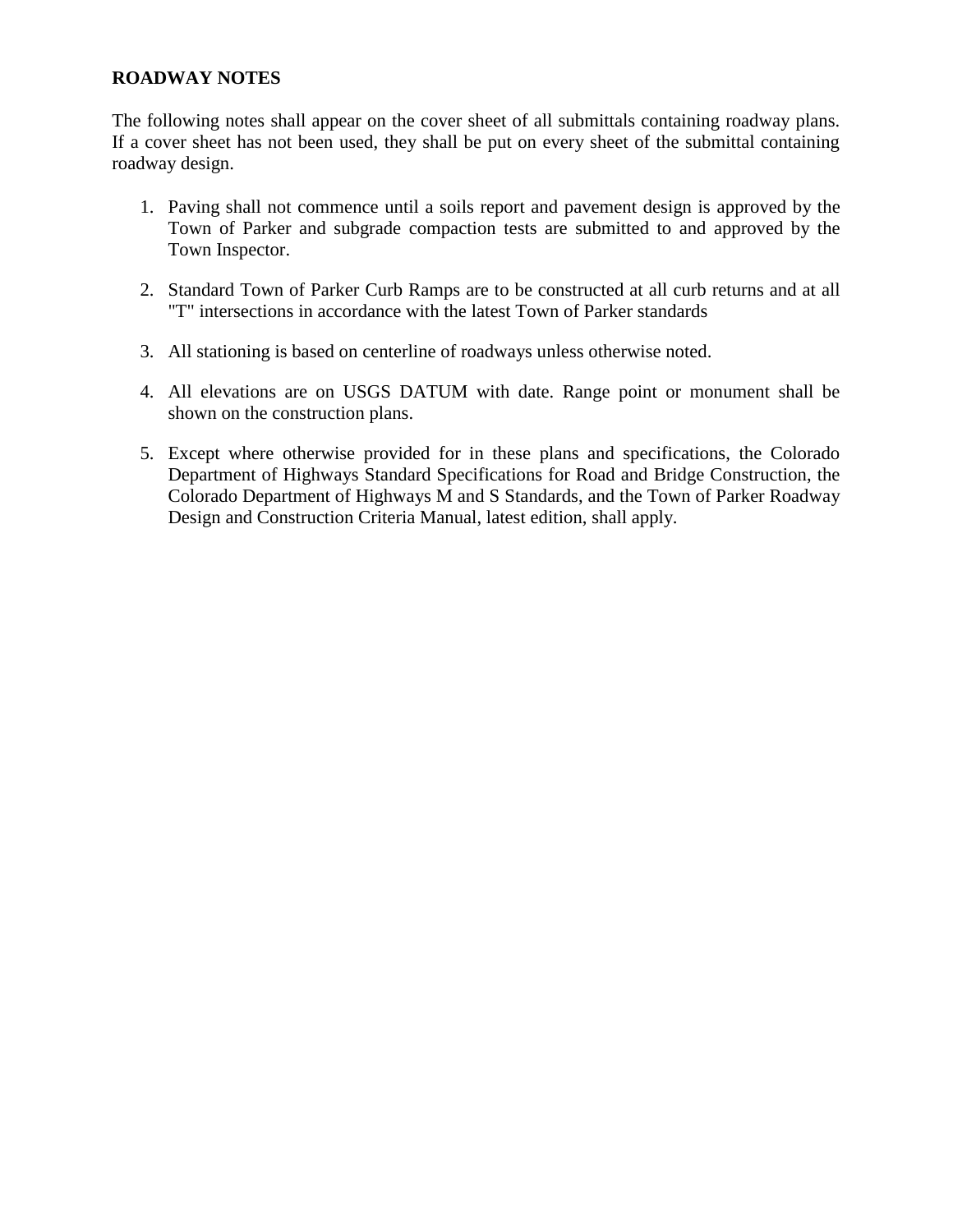# **STORM DRAINAGE INFRASTRUCTURE NOTES**

- 1. All storm drainage improvements are subject to compliance with the Colorado Department of Transportation (CDOT) current edition of the Standard Specifications for Road and Bridge Construction, M & S Standards, and all standard special provisions currently used by CDOT, with the modifications set forth in the Town of Parker's Storm Drainage and Environmental Criteria Manual (SDECM), as amended.
- 2. The contractor shall comply with the "Colorado Water Quality Control Act" (Title 25, Article 8 CRS), the "Protection of Fishing Streams" Title 33, Article 5, CRS), the "Clean Water Act" (33 USC 1344), Cherry Creek Reservoir Control Regulation No. 72" (5 CCR 1002-72), the regulation promulgated, certification or permits issues, and the requirements presented in the SDECM Revision to Section 107 and the Construction BMP Plan. In the event of conflicts between these requirements and water quality control laws, rules, or regulations of other Federal, or State agencies, the more restrictive laws, rules, or regulations shall apply.
- 3. Inspections: Construction shall not begin until a grading permit has been issued for the project. The contractor shall notify the Town of Parker Engineering Department (Public Works) to schedule inspections a minimum of 48 hours prior the construction of all drainage infrastructure (storm sewers, inlets, manholes, energy dissipaters, riprap, grouted boulders, detention pond outlet structures, forebays, trickle channels, etc). Failure to notify the engineering department for inspections may result in non-acceptance of the infrastructure by the Town. Urban Drainage and Flood Control District must also be notified in a similar manner for all maintenance eligible drainage infrastructures (consult with Stormwater Engineering Division).
- 4. Structural backfill (CDOT Class 1) shall be compacted to conform to CDOT Standard Specification 203.03. Structural backfill (CDOT Class 2) shall conform to CDOT Standard Specification 203.07. At the contractor's option, Structural Backfill (Squeegee) meeting the gradation requirements contained in Revision of Section 206 of the CDOT Standard Specifications as presented in the SDECM, may be substituted for Structure backfill (Class 1) or Class 2) for backfilling of culvert pipes, storm sewer pipes, manholes and inlet structures; however, the top 2 feet below subgrade elevation shall be the required embankment material.
- 5. All excavations shall meet OSHA requirements.
- 6. Testing: Probationary acceptance of storm drainage improvements will be contingent upon satisfactory testing results. In all cases where tests indicate compaction less than that required by Town specifications, additional compaction and tests will be required until the specifications are met. Frequency of testing will be as follows:
	- 1 test for subgrade and 1 test for backfill at every above ground appurtenance (manholes, inlets, etc)
	- 1 test every 200 LF of mainline trench every 1 foot of backfill lift and within 1 foot from all structures.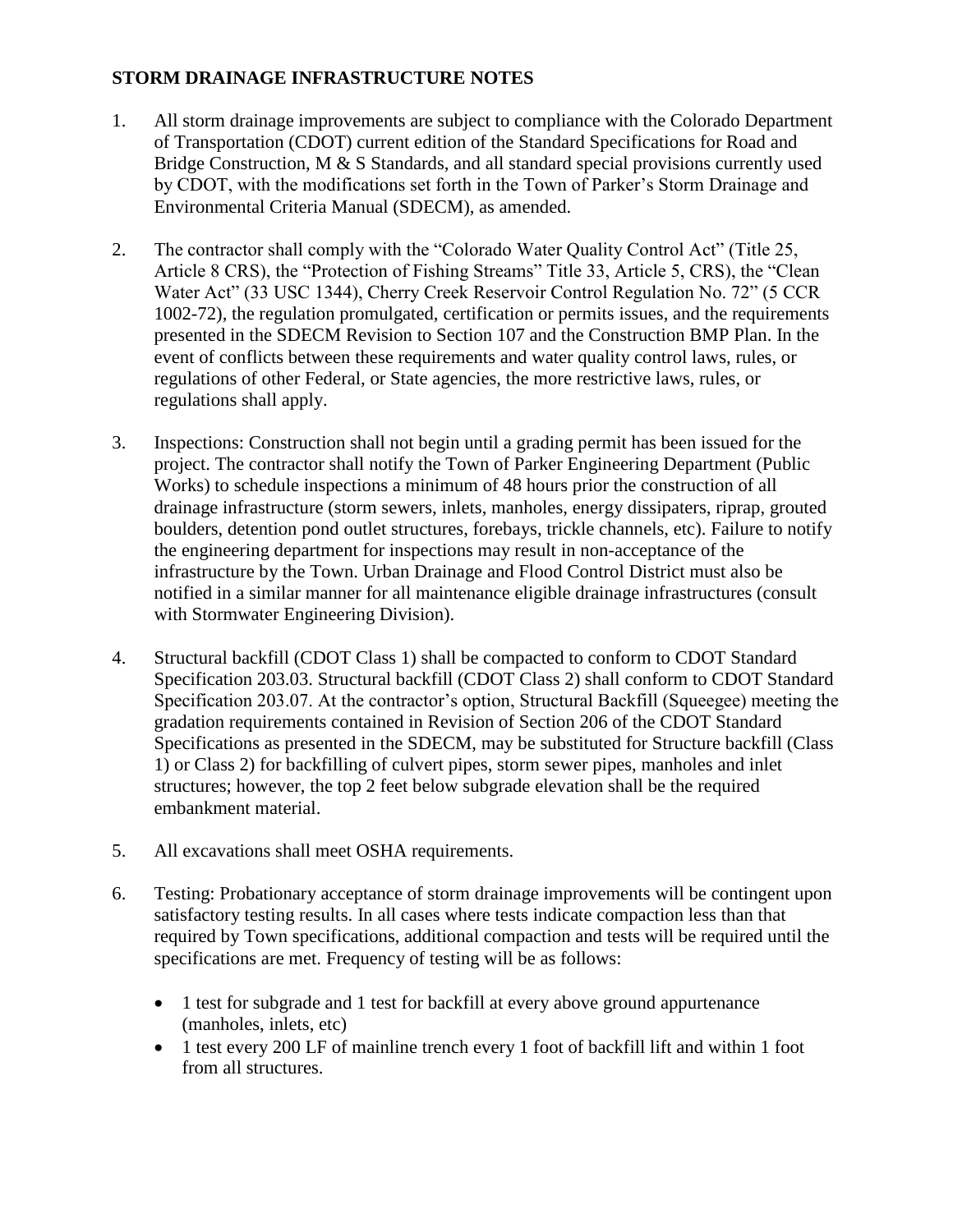- 7. Allowable storm sewer conduit material within the Town of Parker shall be limited to Reinforced Concrete Pipe (RCP) conforming to CDOT Standard Specification 706.02.
- 8. All RCP joints shall be manufactured in accordance with ASTM C443. Rubber gaskets shall be used on all pipe joints conforming to ASTM C443. All RCP sections shall be joined in such a manner that the ends are fully entered and the inner surfaces are reasonable flush. Average joint gap that exceeds ½ inch shall be filled with an approved flexible plastic sealant.
- 9. Joint restraints and toe-walls, conforming to CDOT M&S Standard Plan No. M-601-11 shall be used on all RCP flared end section outfalls.
- 10. Epoxy coated rebar shall be used as reinforcing steel on all storm inlets and structures. Reference CDOT M&S Standard Plan No. M-604-10, 11, 12, and 13.
- 11. CDOT Class D concrete shall be used for all concrete drainage structures.
- 12. Pre-cast inlets and manhole bases shall not be used within the Town of Parker Right-ofway, with the exception of CDOT Type C and D inlets.
- 13. Two- (2) manhole access points are required on all Type "R" curb inlets greater than or equal to ten (10) feet in length as presented in CDOT M&S Standard Plan No. M-604-12.
- 14. All grouting (boulders, riprap) shall be in accordance with the Revision of Section 506 of the CDOT Standard Specifications as presented in the SDECM.
- 15. All boulders and riprap shall be selected and placed in accordance with the Revision of Section 506 of the CDOT Standard Specifications as presented in the SDECM.
- 16. Contractor shall refer to the Town of Parker's Construction Best Management Practices details and notes for all requirements relating to re-vegetation, sediment and erosion control requirements for construction activities.
- 17. Pipe bells shall not be cast into manhole bases or inlets.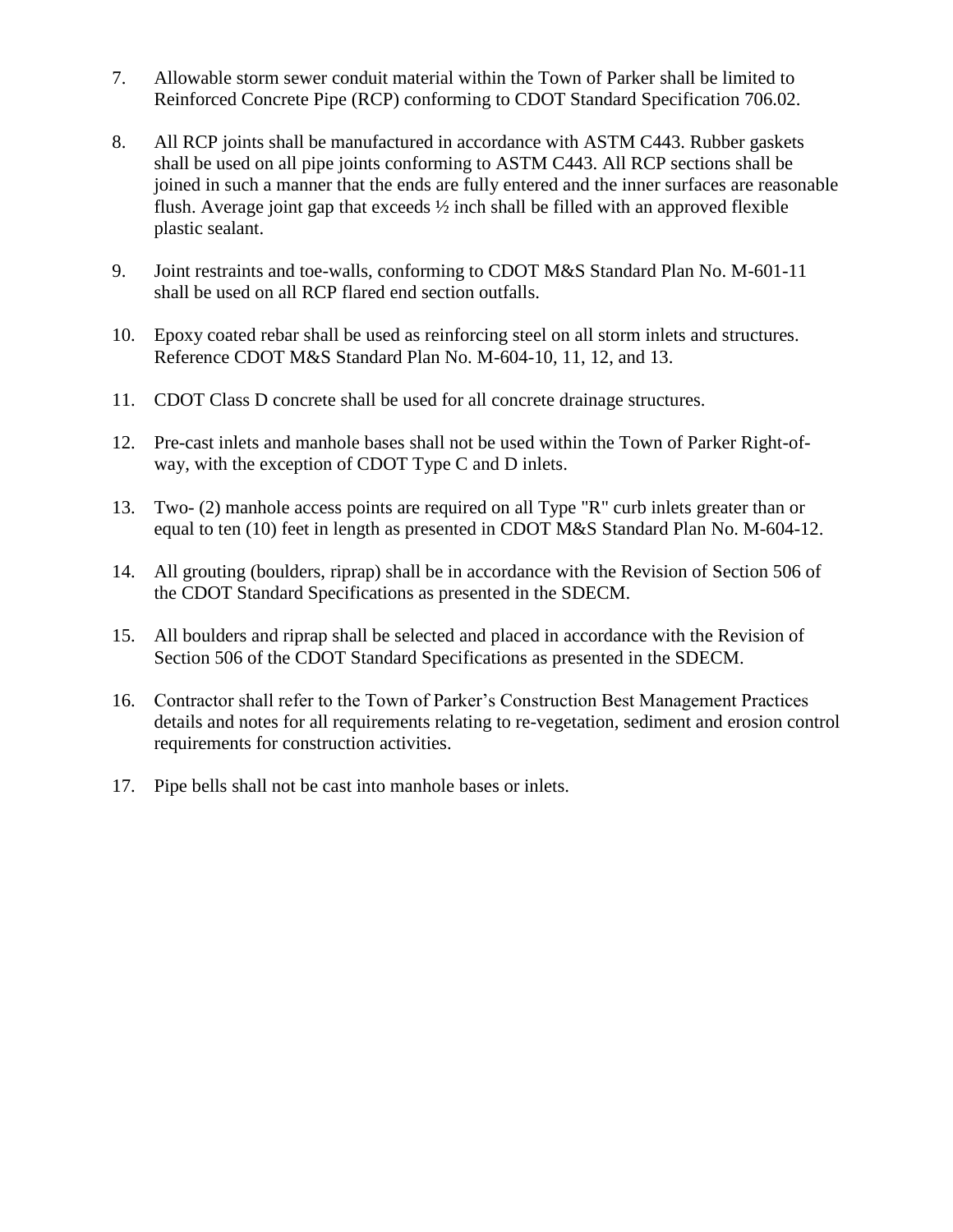# **SIGNAGE AND STRIPING NOTES**

In addition to the notes in the above section of these roadway standards, the following notes shall appear on the cover sheet of all submittals containing roadways. The following notes shall be on all signage and striping plans:

- 1. All traffic control devices shall conform to the most recent version of the federal Manual on Uniform Traffic Control Devices (MUTCD), Colorado Supplemental MUTCD, and the Town of Parker Roadway Design and Construction Criteria Manual. Further specifications and illustrations are located in the Colorado Department of Transportation (CDOT) M and S Standards.
- 2. A field inspection of location and installation of all signs and markings shall be performed by the Town of Parker.
- 3. The contractor installing signs shall be responsible for the locating and protecting of all underground utilities.
- 4. Type III (lighted) barricades shall be set at the ends of roadways separating finished (and/or accepted) and unfinished construction areas and shall be maintained by the contractor/developer. A "Road Closed Ahead" and "To Be Extended" warning signs shall be installed appropriately in advance of the Type III barricades.
- 5. Special care shall be taken in sign locations to ensure an unobstructed view of each sign.
- 6. Where stop sign control is appropriate, 36 inch stop signs shall be used for approaches to any roadway that is classified as a collector or greater.
- 7. A 7 foot minimum post length shall be maintained from the bottom of the sign panel to the ground. This requirement for vertical clearance is for all signs.
- 8. Delineation of roadways shall be as specified in the Colorado Department of Transportation M and S Standards.
- 9. Raised median island noses shall have R4-7 signs at each end and a 4"x12" high intensity yellow sign blank located midway between the R4-7 sign and finished grade on each post.
- 10. Signage and striping has been determined by information available at the time of review. Prior to the initiation of any warranty period, the Town of Parker reserves the right to require modifications to existing, or installation of, additional signage and/or pavement marking if it is determined that conditions warrant such modification according to the MUTCD or the CDOT M and S Standards. All signage and striping shall fall under the requirements of the two-year warranty period for new construction. Additionally, all pavement markings shall not lift or peel during the first year after installation.
- 11. Diamond grade material shall be used on all stop signs and overhead signs. All other roadside traffic control devices shall use high intensity grade sheeting. No fluorescent yellow green sheeting shall be used unless specifically approved by the Town of Parker.